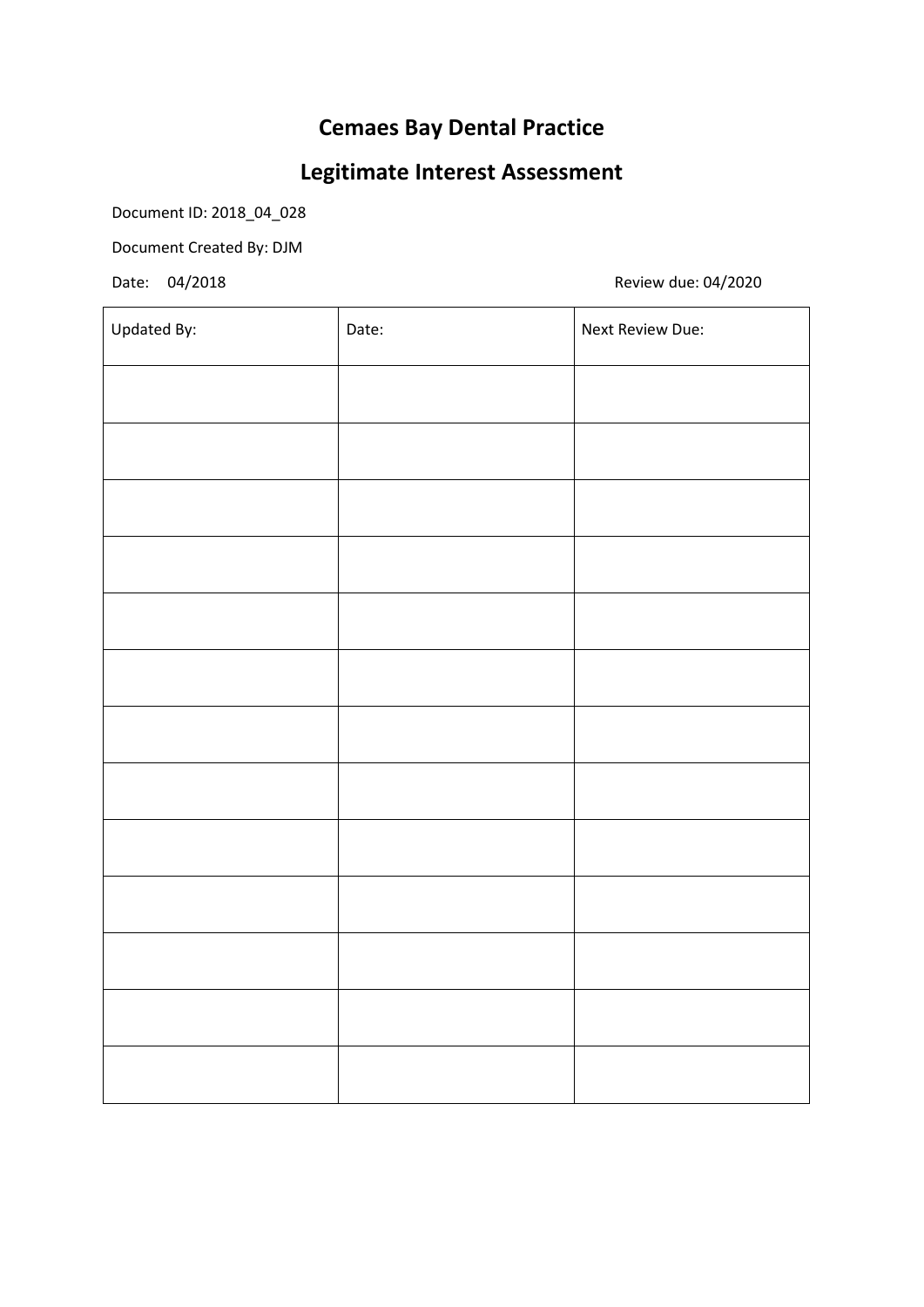# *General Data Protection Regulations Legitimate Interest Assessment* **Cemaes Bay Dental Practice**

| Part A: Identifying a Legitimate Interest |                                                                                                                                                                                                                            |                                                                                                                                                                                                                                                                                                                         |  |
|-------------------------------------------|----------------------------------------------------------------------------------------------------------------------------------------------------------------------------------------------------------------------------|-------------------------------------------------------------------------------------------------------------------------------------------------------------------------------------------------------------------------------------------------------------------------------------------------------------------------|--|
| Question                                  |                                                                                                                                                                                                                            | Response                                                                                                                                                                                                                                                                                                                |  |
| 1.                                        | What is the purpose of the<br>processing operation?                                                                                                                                                                        | In order to safely carry out dental care and treatment of patients and to<br>comply with legislative and legal requirements.                                                                                                                                                                                            |  |
| 2.                                        | Is the processing necessary to<br>meet one or more specific<br>organisational objectives?                                                                                                                                  | Yes - it is a legal and professional requirement                                                                                                                                                                                                                                                                        |  |
| $\overline{3}$                            | Is the processing necessary to<br>meet one or more specific<br>objectives of any Third Party?                                                                                                                              | Yes<br>to conform to General Dental Council Standards and to maintain<br>high professional standards as defined by expert authorities.<br>To meet legal and contractual requirements with the NHSBSA,<br><b>HMRC</b><br>To enable administration of patient registration schemes such as<br>Denplan and Lloyd and Whyte |  |
| 4.                                        | Does the GDPR, ePrivacy<br>Regulation or other national<br>legislation, specifically identify<br>the processing activity as being<br>legitimate, subject to the<br>completion of a balancing test<br>and positive outcome? | Yes - Article 9(2) of the GDPR and Clause 10(2) of the Data Protection Act<br>2017 refers to the processing of sensitive personal data.                                                                                                                                                                                 |  |

| <b>Part B: The Necessity Test</b> |                                                                                                                   |                                                                                                                                                                          |  |
|-----------------------------------|-------------------------------------------------------------------------------------------------------------------|--------------------------------------------------------------------------------------------------------------------------------------------------------------------------|--|
|                                   | Question                                                                                                          | <b>Response</b>                                                                                                                                                          |  |
| $\mathbf{1}$ .                    | Why is the processing activity<br>the<br>Data<br>important<br>to<br>Controller?                                   | To maintain current accurate records of patients' health care and treatment<br>and to identify them for administrative purposes                                          |  |
| 2.                                | Why the processing activity is<br>important to other parties the<br>data may be disclosed to (if<br>appropriate)? | To ensure the provision of high quality care and treatment to patients as<br>appropriate to their needs; and to ensure the accessibility and accuracy of the<br>records. |  |
|                                   |                                                                                                                   | E.g. dental laboratories and other suppliers, referral practices, clinical data<br>processors (software suppliers) and other expert advisers                             |  |
| 3.                                | of<br>another<br>there<br>Is.<br>way<br>achieving the objective?                                                  | No.                                                                                                                                                                      |  |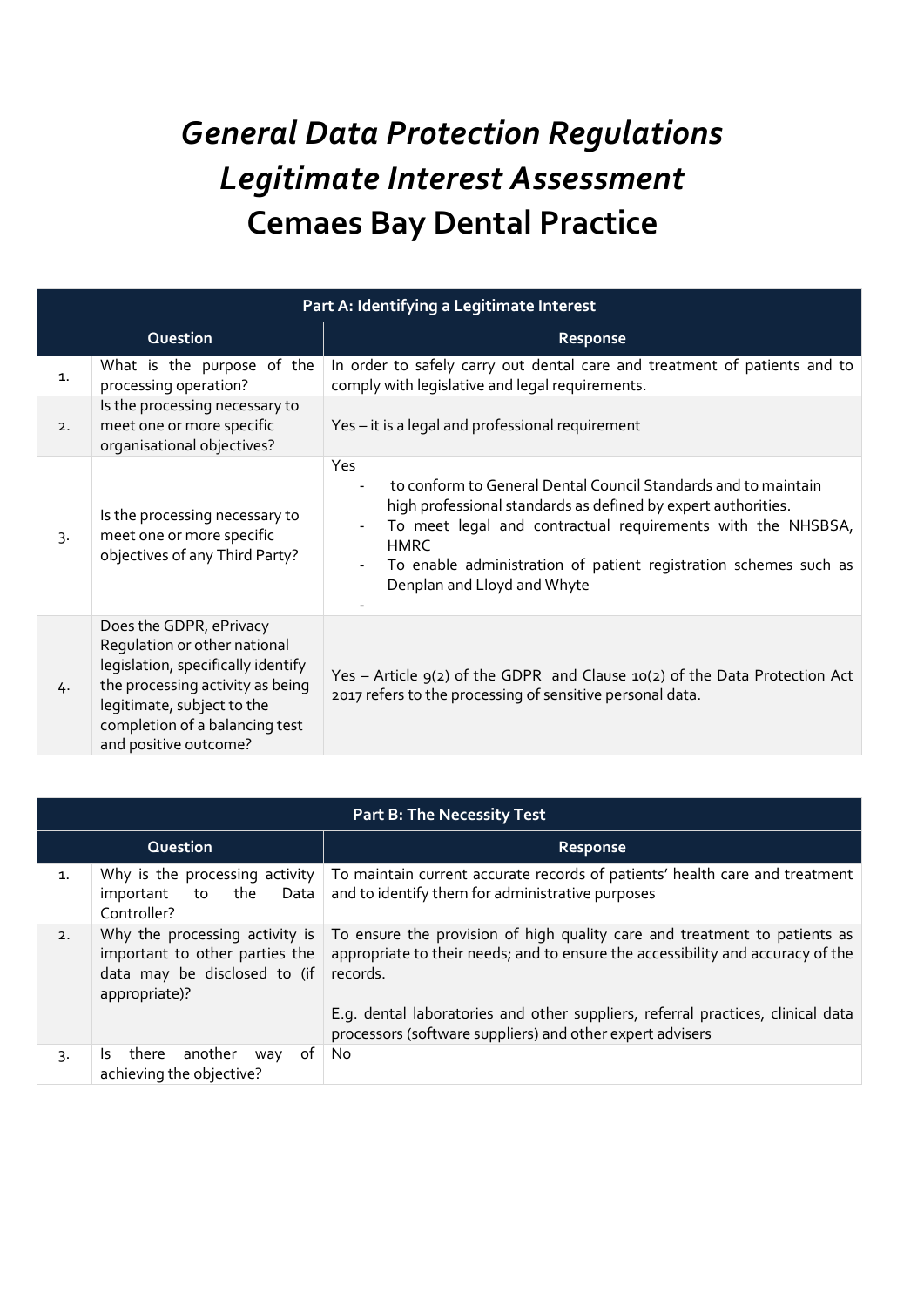| <b>Part C: The Balancing Test</b> |                                                                                                                                                           |                                                                                                                                                   |
|-----------------------------------|-----------------------------------------------------------------------------------------------------------------------------------------------------------|---------------------------------------------------------------------------------------------------------------------------------------------------|
|                                   | Question                                                                                                                                                  | Response                                                                                                                                          |
| 1.                                | Would the individual expect the<br>processing to take place?                                                                                              | Yes                                                                                                                                               |
| 2.                                | Does the process add value to a<br>product or service that the<br>individual uses?                                                                        | Yes                                                                                                                                               |
| 3.                                | Is the processing likely to<br>negatively<br>the<br>impact<br>individual's rights?                                                                        | No                                                                                                                                                |
| 4.                                | Would there be a prejudice to<br>Data<br>Controller<br>the<br>processing did not take place?                                                              | if Yes                                                                                                                                            |
| 5.                                | Is the processing likely to result<br>in unwarranted harm or distress<br>to the individual?                                                               | No                                                                                                                                                |
| 6.                                | Would there be a prejudice to a<br>Third Party if processing did not<br>happen?                                                                           | <b>No</b>                                                                                                                                         |
| 7.                                | Is the<br>processing<br>in the<br>interests of the individual<br>whose personal data it relates<br>to?                                                    | Yes                                                                                                                                               |
| 8.                                | Are the legitimate interests of<br>the individual aligned with the<br>party looking to rely on their Yes<br>legitimate<br>for<br>interests<br>processing? |                                                                                                                                                   |
| 9.                                | the<br>What<br>is<br>connection<br>between the individual and the<br>organisation?                                                                        | Existing customer<br>Lapsed or cancelled customer<br>Employee or contractor<br><b>Business client</b><br>Prospective client<br>Supplier           |
| 10.                               | What is the nature of the data<br>to be processed? Does data of<br>this nature have any special<br>protections under GDPR                                 | Identification of the individual<br>Contact details<br>Current and past health data (Sensitive)<br>Future clinical care and treatment (Sensitive) |
| 11.                               | Is there a two-way relationship<br>between the organisation and<br>the individual? How close is<br>that relationship?                                     | On-going                                                                                                                                          |
| 12.                               | Would<br>the<br>processing<br>undermine<br>limit<br>the<br><b>or</b><br>individual's rights?                                                              | No                                                                                                                                                |
| 13.                               | Has the personal data been<br>obtained directly from the<br>individual?                                                                                   | Yes - in the case of consenting adults<br>$No$ – in the case of children below the age of consent and vulnerable<br>adults                        |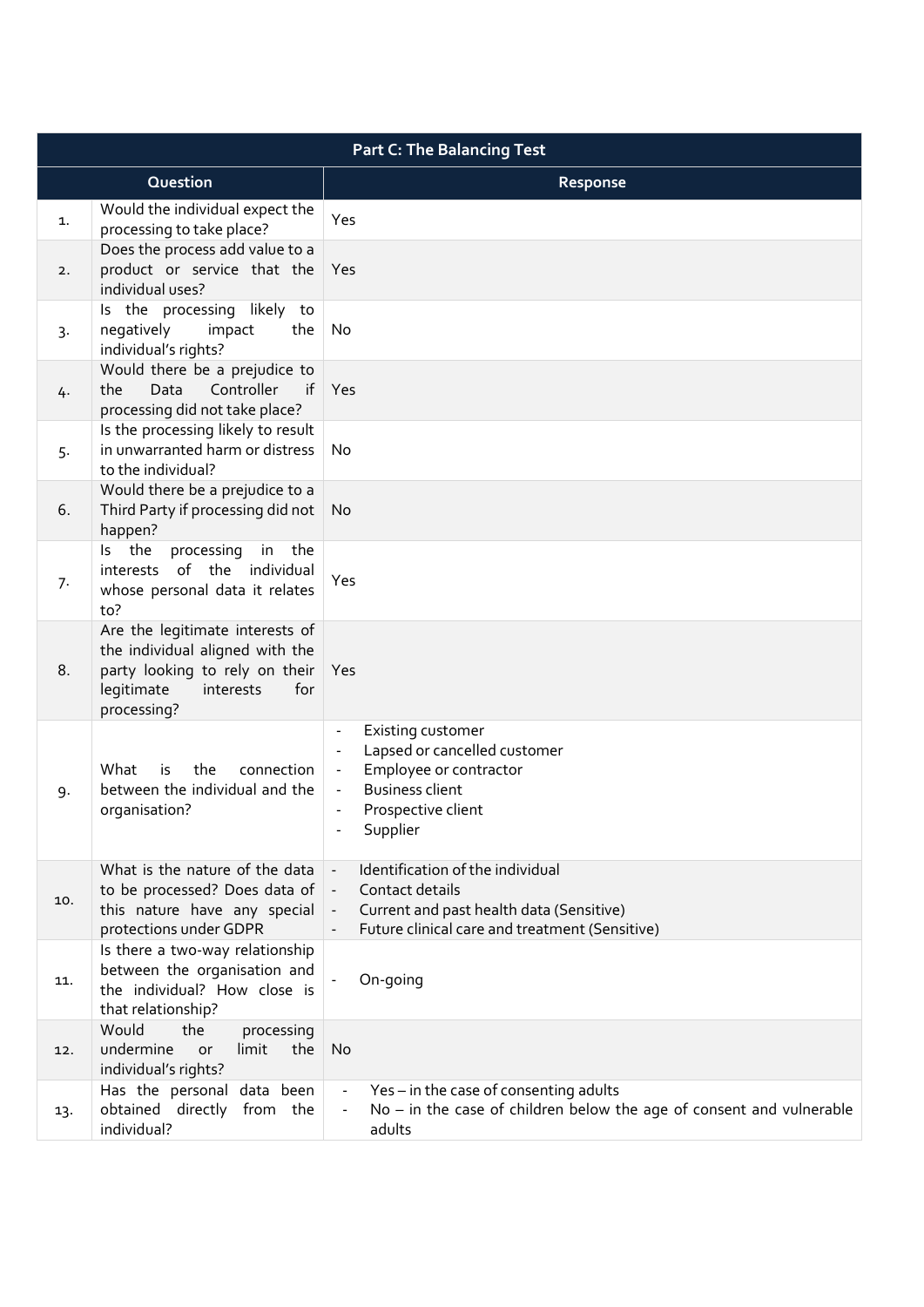| 14. | Is there an imbalance in who<br>holds the power between the<br>organisation and the individual?                                                                                                   | Yes, however the obtaining of valid consent to care and treatment by each<br>individual or an appointed carer, parent or Attorney validates the processing                                       |
|-----|---------------------------------------------------------------------------------------------------------------------------------------------------------------------------------------------------|--------------------------------------------------------------------------------------------------------------------------------------------------------------------------------------------------|
| 15. | Is it likely that the individual<br>would expect their information<br>to be used for this purpose?                                                                                                | Yes                                                                                                                                                                                              |
| 16. | Could the<br>processing<br>be<br>considered<br>intrusive<br>or<br>unwarranted? In<br>particular,<br>could it be perceived as such by<br>the individual, or in the context<br>of the relationship? | No. Processing is subject to the requirements of professional confidentiality                                                                                                                    |
| 17. | Is a fair processing notice<br>supplied to the individual? If so,<br>how? Is it sufficiently clear and<br>up front regarding the purpose<br>of the processing?                                    | A full Privacy Notice is available on websites, and at the premises and its<br>existence is clearly signposted in all means of contact                                                           |
| 18. | Can the individual whose data<br>processed control<br>the<br>is.<br>processing or object to it easily?                                                                                            | Access to clinical records is available to every patient. Records of patients not<br>under continuing or regular care are archived for legal purposes as required by<br>professional authorities |
| 19. | Can the scope of the processing<br>be modified to reduce or<br>mitigate any underlying privacy<br>risks or harm?                                                                                  | See mitigations in Part D                                                                                                                                                                        |

#### **Part D: Safeguards and Compensating Controls**

- Access to records is only available in areas without public access eg behind reception desks
- Data is kept secure with computer terminals that require passwords which are changed monthly.
- Personal data storage devices or equipment is not to be attached to the practice systems or networks..
- Public WiFi is isolated from practice networking and is only available during normal opening hours of the practice.
- Staff training and confidentiality clauses in contracts ensure all members of the team are knowledgeable about data security
- Premises are secured with high-security locks and alarm system which is maintained.
- Data is backed up in multiple secure locations to ensure it is preserved in the event of catastrophic damage to the practice
- Cloud back-up storage options are GDPR compliant and have additional security in place to minimise the risk of disclosure.
- Non-essential data has an opt-out option eg electronic messaging for reminders.